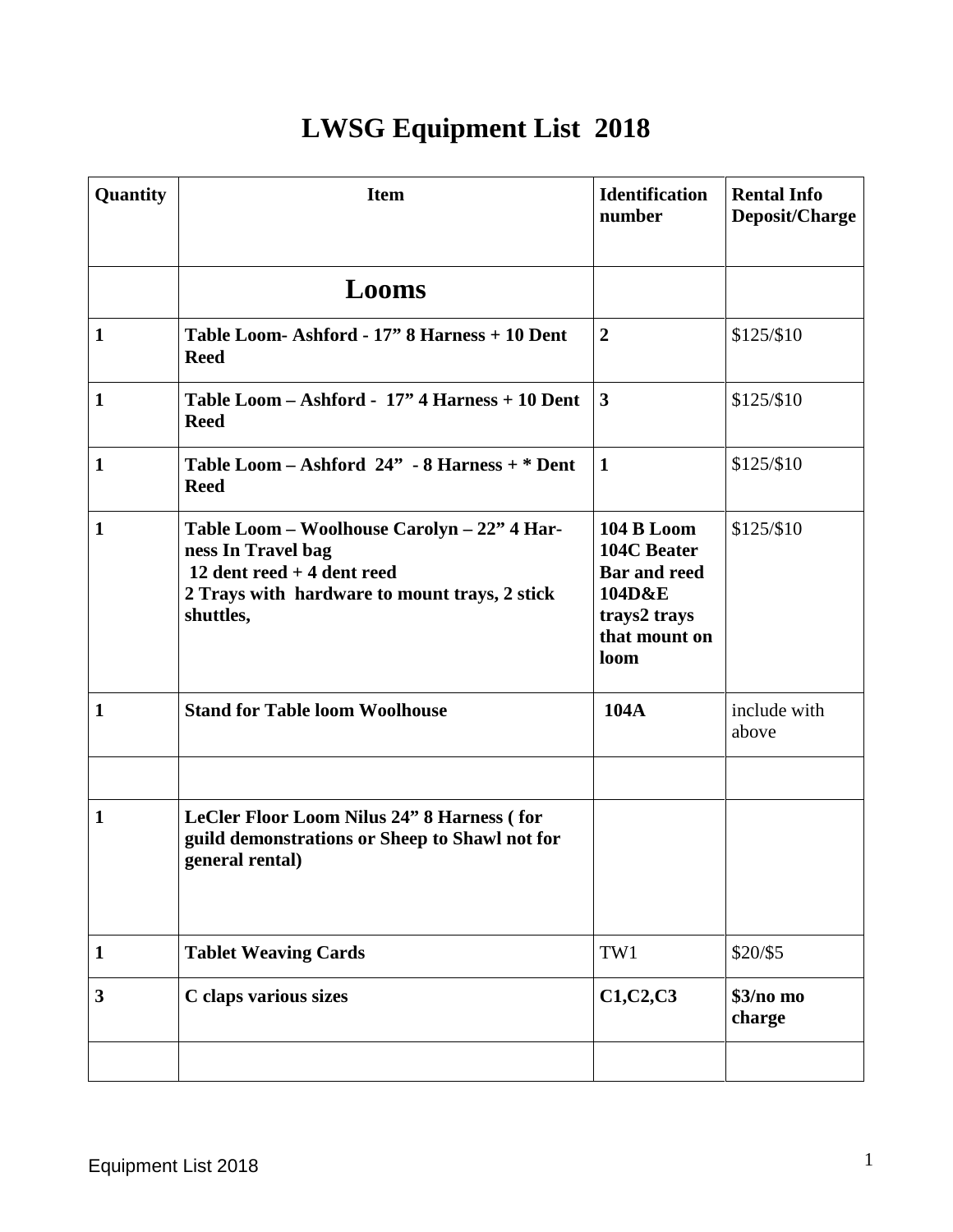|                | <b>Other Looms</b>                            |                 |           |
|----------------|-----------------------------------------------|-----------------|-----------|
| $\mathbf{1}$   | Tapestry Loom - L3 Clerc Nilus with tensioner | 153             | \$50/\$2  |
| 3              | Salish Loom - Large                           | 123, 124, 128   | \$20/\$2  |
| 3              | Salish Loom - Small                           | 125, 126, 127   | \$20/\$2  |
| $\mathbf{1}$   | Inkle - Le Clerc, Large                       | IL <sub>1</sub> | \$20/\$5  |
| $\overline{2}$ | Inkle Loom Homemade - paddle tension          | 120, 5          | \$20/\$5  |
| 1              | Inkle Loom Homemade - dowel tension           | 122             | \$20/\$5  |
| 1              | Primitive 4 harness table loom                | (to sell)       | \$20/ \$2 |
|                |                                               |                 |           |
|                |                                               |                 |           |
|                |                                               |                 |           |
|                | <b>Weaving Small Equipment</b>                |                 |           |
| $\mathbf{1}$   | 15" Reed 6 Dent                               | 80              | \$20/\$5  |
| $\overline{2}$ | 15 "Reed 8 Dent                               | 86, 95          | \$20/\$5  |
| 1              | 15" Reed 15 Dent                              | 94              | \$20/\$5  |
| $\mathbf{1}$   | 17" Reed 8 Dent                               | 88              | \$20/\$5  |
| $\mathbf{1}$   | 16" Reed 10 Dent                              | 82              | \$20/\$5  |
| $\mathbf{1}$   | 17" Reed 12 Dent                              | 81              | \$20/\$5  |
| $\mathbf{1}$   | 35 "Reed 10 Dent Rusty                        | 77              | \$20/\$5  |
| $\mathbf{1}$   | 36" Reed 6 Dent                               | 75              | \$20/\$5  |
| $\mathbf{1}$   | 36" Reed 10 Dent                              | 77              | \$20/\$5  |
| $\mathbf{1}$   | 36" Reed 13 Dent (5 M)                        | 76              | \$20/\$5  |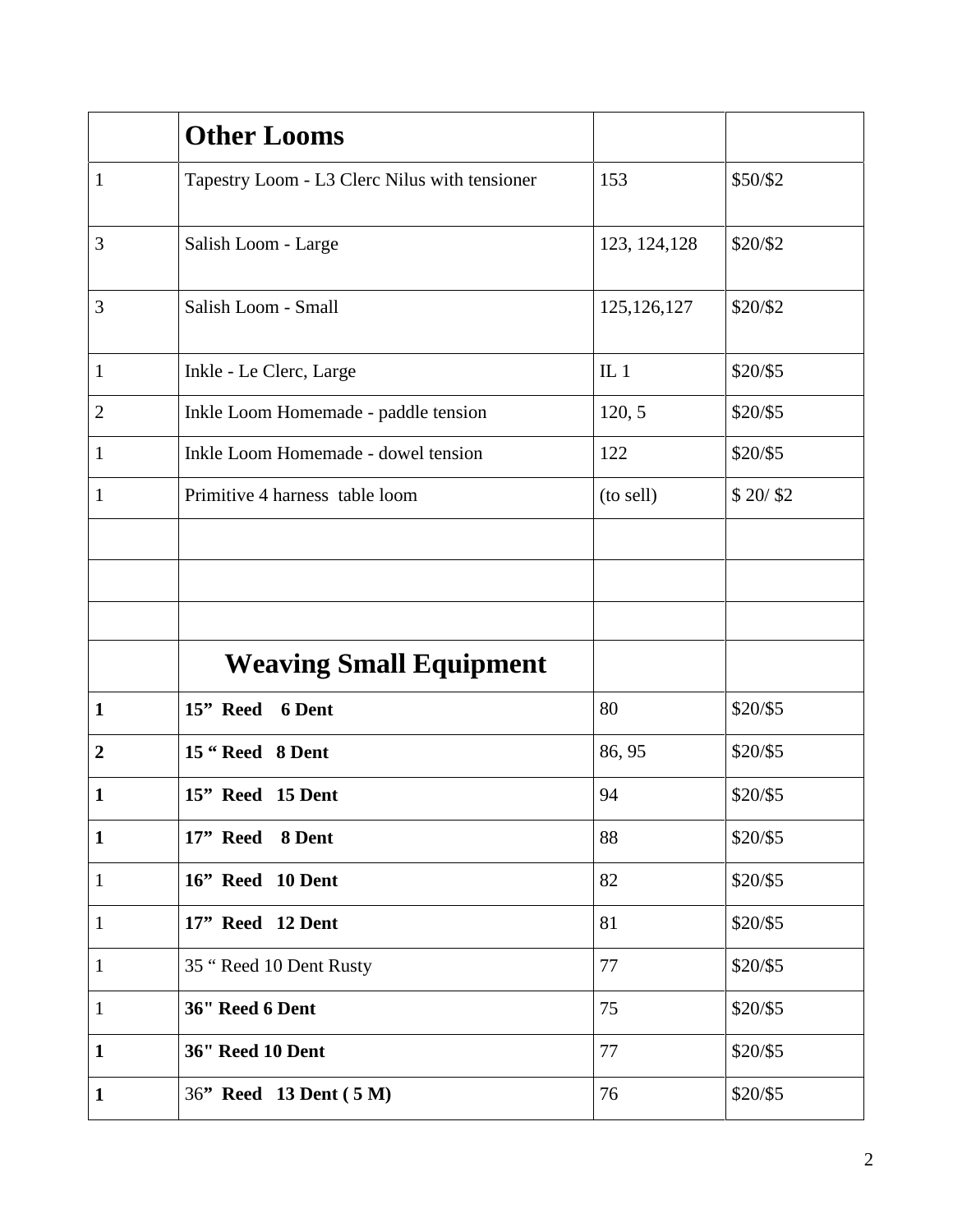| $\mathbf{1}$            | 24" Reed 8 Dent             |               | \$20/\$5        |
|-------------------------|-----------------------------|---------------|-----------------|
| $\overline{2}$          | 24" Reed 10 Dent            | 79, no number | \$20/\$5        |
| $\mathbf{1}$            | 36" Reed 6 Dent             | 75            | \$20/\$5        |
| $\mathbf{1}$            | 36" Reed 12 Dent            | 99            | \$20/\$5        |
| $\mathbf{1}$            | 36" Reed 15 Dent            | 98            | \$20/\$5        |
| $\mathbf{1}$            | 36" Reed 25 Dent            | 97            | \$20/\$5        |
| $\mathbf{1}$            | 22 "Reed 4 Dent             | 84            | \$20/\$5        |
| $\boldsymbol{2}$        | 17" Raddle                  | 45, 46        | \$20/\$5        |
| $\overline{2}$          | 24" metal rods              |               |                 |
| $\overline{\mathbf{3}}$ | 14" Lease Stick - Metal     |               | \$10/\$1        |
| $\overline{2}$          | 20" Lease Stick - Wood      | L5, L6        | \$10/\$1        |
| $\boldsymbol{2}$        | 24" Lease Stick - Wood      | 111A, 111B    | \$10/\$1        |
| $\boldsymbol{2}$        | 27" Lease Stick- wood       | 14,15         | \$10/\$1        |
| $\mathbf{1}$            | 48 "Lease Stick - Wood      | L8            | \$10/\$1        |
| 1                       | <b>Temples - Metal</b>      | 63            | \$20/\$5        |
| $\overline{2}$          | Temple – Wood $24"$ – $40"$ | 61, 62        | \$20/\$5        |
| 25                      | <b>Bobbins</b>              |               | $$1/$ no mo chg |
| $\boldsymbol{2}$        | Lease Stick Wooden 35 "     | 9, 10         | \$1/ no mo chg  |
| $\mathbf{1}$            | Lease Stick 36 "            | 13            | \$5/ no mo chg  |
| $\mathbf{2}$            | Lease Sticks 39 "           | 11, 12        | \$5/ no mo chg  |
| 4                       | 14" Rod- metal              |               | $$1/$ no mo chg |
| 3                       | Wood Dowels 1-14", 2 24"    |               | \$1/ no mo chg  |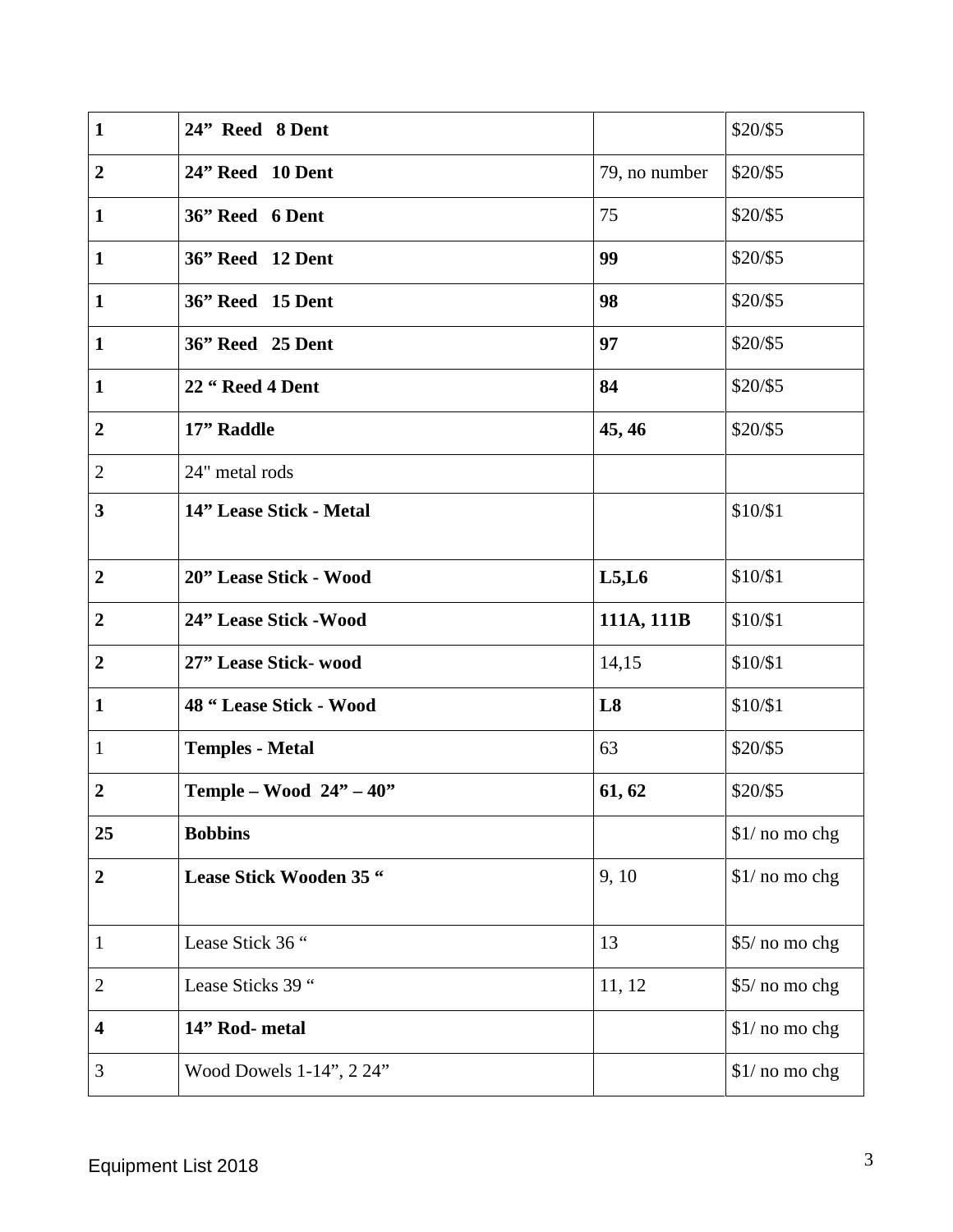| $\mathbf{2}$     | 12" Pick up Stick                                       | 73, 136                                          | \$10/\$1       |
|------------------|---------------------------------------------------------|--------------------------------------------------|----------------|
| $\overline{4}$   | <b>Boat Shuttle - LeCler</b>                            | 50, 84, 83. 135                                  | \$40/ \$2      |
|                  | 1 Large Boat Shuttle - Le Cler                          | No number                                        | \$40/\$2       |
| $\boldsymbol{2}$ | <b>Rag Shuttle</b>                                      | 54,53                                            | \$20/\$1       |
| 6                | <b>Ski Shuttle</b>                                      | 55, 56, 57, 58, 59<br>60                         | \$20/\$1       |
| 3                | Ski Shuttle 25 "                                        | 20,21,22                                         | \$20/\$1       |
| $\overline{2}$   | 6" Stick Shuttle                                        | 82, no #                                         | \$20/\$1       |
| 6                | 10" Stick Shuttle                                       | 76, 77, 78, 79, 80,<br>81                        | \$20/\$1       |
| 12               | 14" Stick Shuttle                                       | 70,71,72,73,74,<br>75, 83, 84, 85,<br>86, 87, 88 | \$20/\$1       |
| 7                | 18" Stick Shuttle                                       | 64, 65, 66, 67,<br>129,130,?                     | \$20/\$1       |
| $\mathbf{1}$     | 7"<br>Pick Up Stick, wood                               | 138                                              | \$10/\$1       |
| $\mathbf{1}$     | 12" Pick Up Stick - plastic<br>12" Pick Up Stick - Wood | 73<br>136                                        | \$10/\$1       |
| $\mathbf{1}$     | 33" Pick Up Stick sword                                 | 112                                              | \$10/\$1       |
| 8                | <b>Sley Hook - Metal</b>                                | 120, 121, 122<br>124, 125,<br>126, 132, 133      | \$5/ no mo chg |
| 5                | <b>Sley hook - Plastic</b>                              | 127, 128, 129, 13<br>0,131,132                   | \$5/no mo chg  |
| 5                | <b>Inlay Pick</b>                                       | 131, 132, 133,<br>134,139                        | \$5/ no mo chg |
| 6                | Wooden Stick Flat                                       |                                                  | \$2/ no mo chg |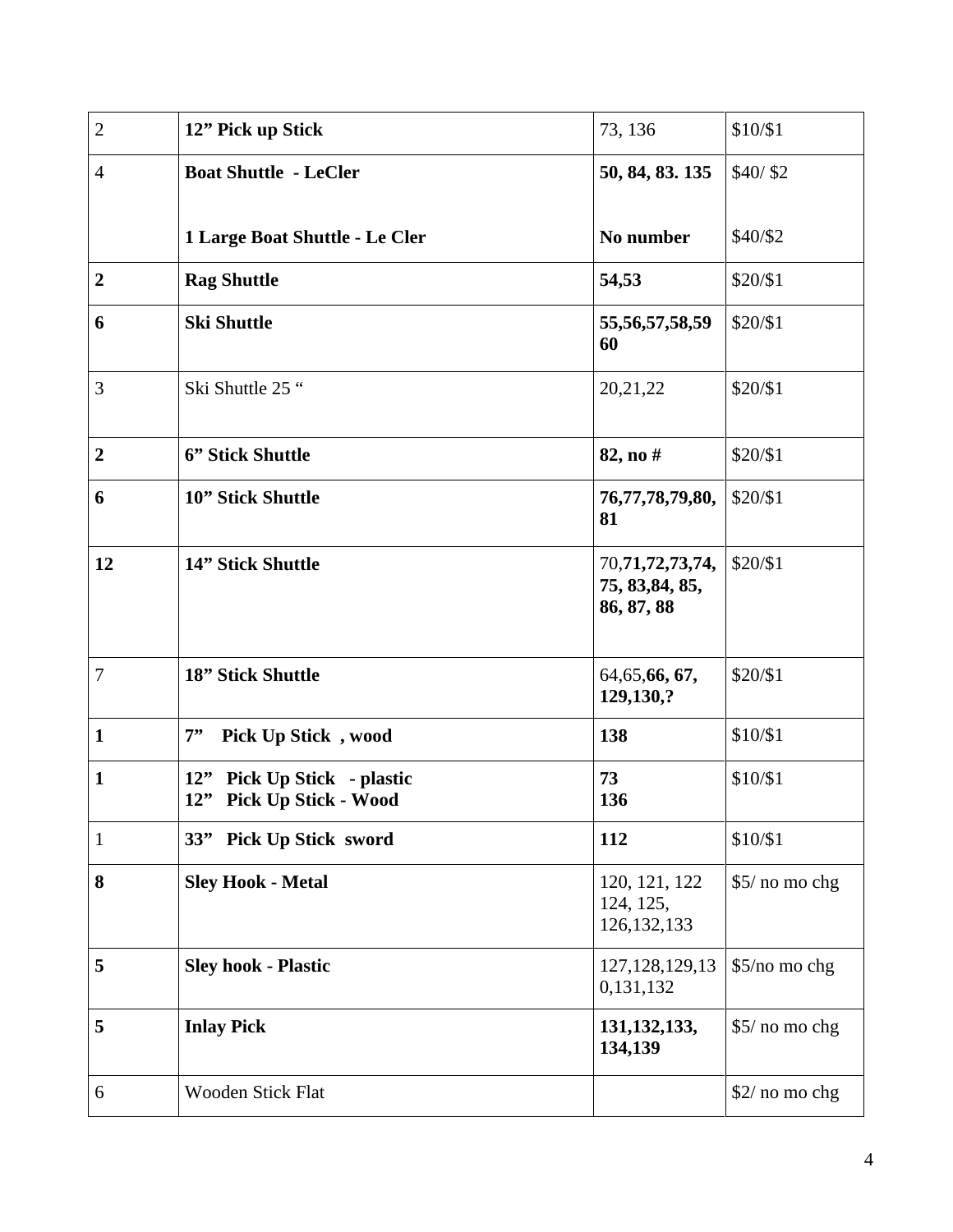| $\mathbf{1}$     | <b>LeCler - Bobbin Winder - Metal</b>                                                    | 115                                                                                   | \$50/\$10       |
|------------------|------------------------------------------------------------------------------------------|---------------------------------------------------------------------------------------|-----------------|
|                  |                                                                                          |                                                                                       |                 |
| 1                | Matson Mora Bobbin Winder                                                                | $\overline{2}$                                                                        | \$25/\$10       |
|                  |                                                                                          |                                                                                       |                 |
| 1                | Swedish bobbin Winder, metal                                                             | $\mathbf{1}$                                                                          | \$25/\$10       |
|                  |                                                                                          |                                                                                       |                 |
| 15               | Reed threaders                                                                           | 120, 121, 122,<br>123, 124, 125,<br>126, 127, 128,<br>129, 130, 131,<br>132, 133, 140 | $$1/$ no mo chg |
| 1 roll           | corrugated paper                                                                         |                                                                                       |                 |
|                  | <b>Warping Equipment</b>                                                                 |                                                                                       |                 |
| $\mathbf{1}$     | <b>Spool Holder - LeCler</b>                                                             | 106                                                                                   | \$10/\$1        |
| $\boldsymbol{2}$ | <b>Warping Board</b>                                                                     | 1,2                                                                                   | \$20/\$5        |
| 1                | <b>Warping Mill - LeCler</b>                                                             | 117                                                                                   | \$20/\$5        |
| $\overline{2}$   | Cone Holders                                                                             | 120, 121                                                                              | \$10/\$1        |
|                  | <b>Spinning Wheels</b>                                                                   |                                                                                       |                 |
| $\mathbf{3}$     | <b>Ashford Single Treadle Traditional with 4 bob-</b><br>bins and Lazy Kate              | 3, 6, 7                                                                               | \$100/\$10      |
| $\mathbf{1}$     | <b>Ashford Double Treadle Kiwi with 2 bobbins</b><br>Threading Hook, bag with flyer head | 119                                                                                   | \$100/\$10      |
| $\mathbf{1}$     | Louet S51 Single Treadle with hook and 3 bobbins                                         | 8                                                                                     | \$100/\$10      |
| 1                | <b>Lendrum Double Treadle, 3 bobbins</b>                                                 | 10                                                                                    | \$100/\$10      |
| $\overline{2}$   | <b>Indian Spinner</b>                                                                    | 4, 5                                                                                  | \$20/\$10       |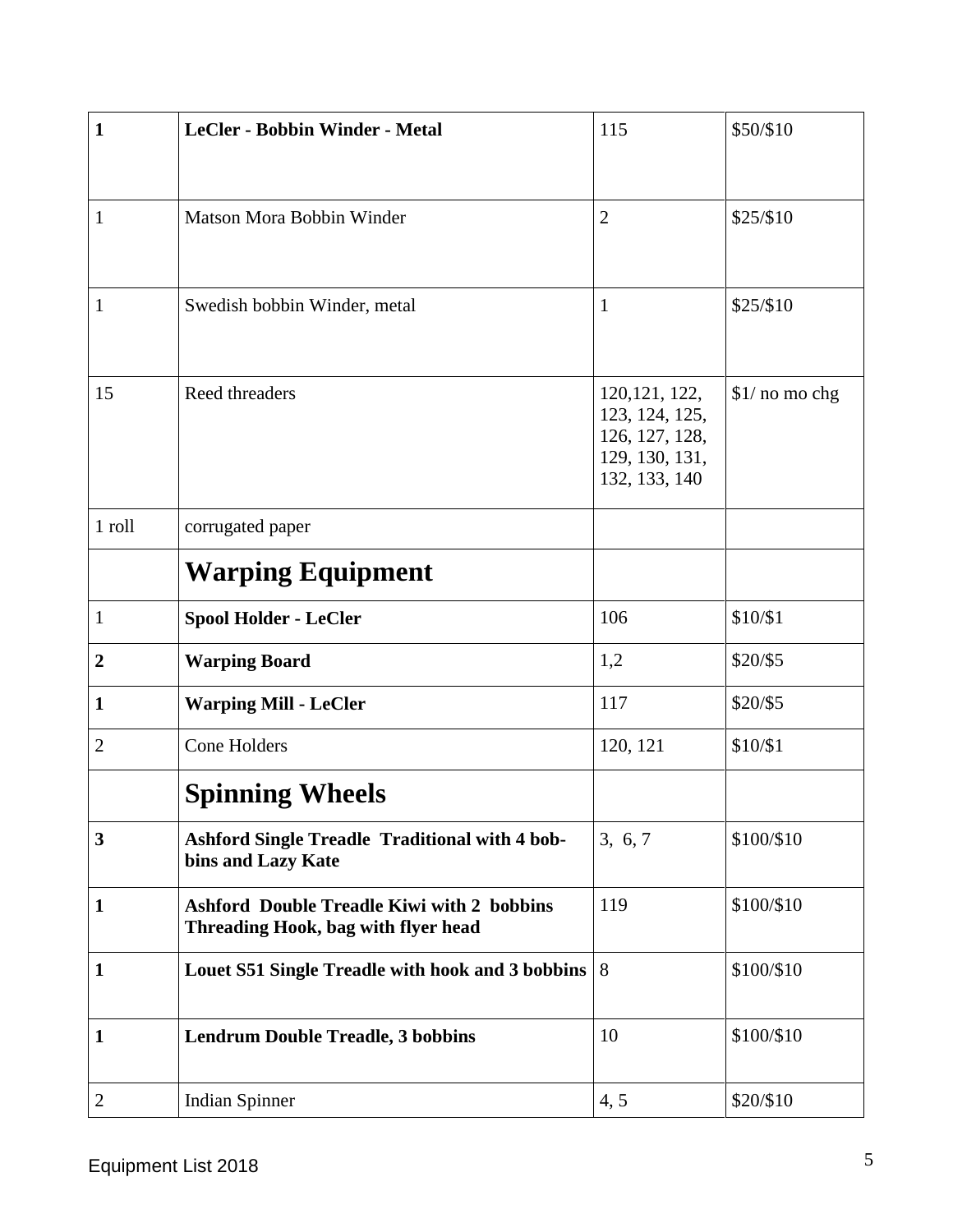| $\mathbf{1}$     | Electric Spinner and 3 bobbins                     | E1                       | \$125/\$15 |
|------------------|----------------------------------------------------|--------------------------|------------|
| 1                | Lendrum Plying Head, bobbins & Lazy Kate           | $\mathbf{1}$             | \$20/\$5   |
|                  | <b>Spinning Accessories</b>                        |                          |            |
| $\mathbf{1}$     | <b>Lendrum Jumbo Flyer with 2 bobbins</b>          | 143                      | \$20/\$5   |
| $\overline{c}$   | <b>Ashford Lazy Kate</b>                           | 14, 15                   | \$10/\$5   |
| $\overline{2}$   | <b>Ashford Bobbins</b>                             | B, C                     | \$10/\$1   |
| 1                | Spinnerette                                        | 9                        | \$45/\$10  |
| 3                | <b>Drop Spindle - wood</b>                         | 28.30, 31                | \$10/\$1   |
| $\overline{4}$   | <b>Niddy Noddy- Crafted</b>                        | 7, 8, 9, 10              | \$10/\$2   |
| 7                | <b>Niddy Noddy- dowel type</b>                     | 1,2,3,4,5,6              | \$10/\$1   |
| $\boldsymbol{2}$ | <b>Umbrella Swift</b>                              | 34, 35                   | \$20/\$5   |
| 1                | <b>McMorran Balance</b>                            | S35                      | \$10/\$5   |
| $\boldsymbol{2}$ | <b>Ball Winder</b>                                 | 36 Brother,<br>37 Toyota | $$25/$ \$5 |
| 1                | <b>Ashford Wool Skeiner Floor Model</b>            | SK1                      | \$20/ \$2  |
|                  |                                                    |                          |            |
|                  |                                                    |                          |            |
|                  |                                                    |                          |            |
|                  | <b>Fibre Preparation Equipment</b>                 |                          |            |
| 1                | <b>Drum Carder plus tools</b>                      | $\mathbf{1}$             | \$100/\$10 |
| 1                | <b>Drum Carder plus tools</b>                      | $\overline{2}$           | \$100/\$10 |
| 1                | Drum Carder plus tools                             | 3                        | \$100/\$10 |
| $1*$             | <b>Russian Paddle Combs, seat support with bag</b> | #39                      | \$100/\$10 |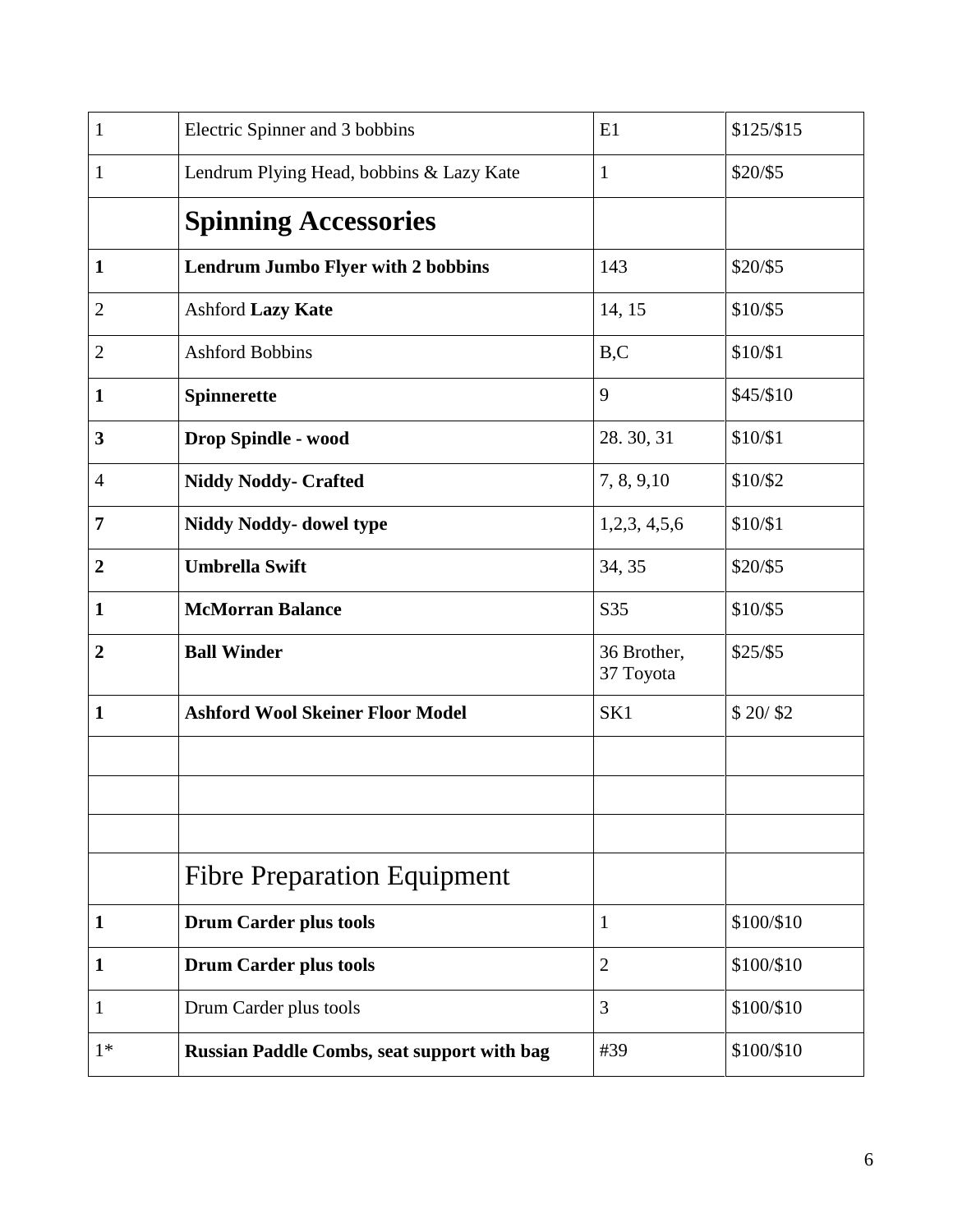| $1*$                | Mini Combs – pair in bag + table support                                                                            | FP 40 combs<br>FP 41 support  | \$100/\$10 |
|---------------------|---------------------------------------------------------------------------------------------------------------------|-------------------------------|------------|
| $\overline{2}$      | <b>Hand Cards</b>                                                                                                   | C1, C2                        | $$25/$ \$5 |
| 7                   | Hand Cards-Home Made                                                                                                | 37, 38, 39, 40,<br>41, 42, 43 | $$25/$ \$5 |
| $\overline{2}$<br>1 | Flick Ashford 1 fine F43, 1 course F45<br>Clemens & Clemes Fine                                                     | F43, F45,<br>40               | $$25/$ \$5 |
| $1*$                | Diz and Threader                                                                                                    | FP 43                         | $$25/$ \$5 |
| $1*$                | Hackle with guard, 2 table clamps, bag                                                                              | $\mathbf{1}$                  | \$100/\$10 |
| 1                   | Wool Picker with 1 pr gloves, 4 clamps, 1 velcro<br>strap, 1 key and lanyard, antislip mat, 1 sweep and<br>dust pan | WP <sub>1</sub>               | \$100/\$10 |
|                     |                                                                                                                     |                               |            |
|                     | <b>Tools and Replacement parts</b>                                                                                  |                               |            |
| 1                   | Engraver                                                                                                            | T <sub>1</sub>                |            |
| 1                   | <b>Lendrum Thread Guide</b>                                                                                         |                               |            |
| 1                   | <b>Tool Box-Artisan Sale</b>                                                                                        |                               |            |
| $\mathbf{1}$        | Loom repair Kit wrench sandpaper                                                                                    |                               |            |
| 1                   | Box with springs                                                                                                    |                               |            |
|                     | <b>Other Equipment</b>                                                                                              |                               |            |
| $\mathbf{2}$        | 8 foot square tents                                                                                                 | T1,T2                         |            |
| 1                   | Demonstration Kit                                                                                                   |                               |            |
| 1                   | 2 step ladder                                                                                                       |                               |            |
| 2                   | Collapsible Plastic top tables                                                                                      | 1,2                           |            |
| 1                   | yard stick                                                                                                          |                               |            |
|                     |                                                                                                                     |                               |            |